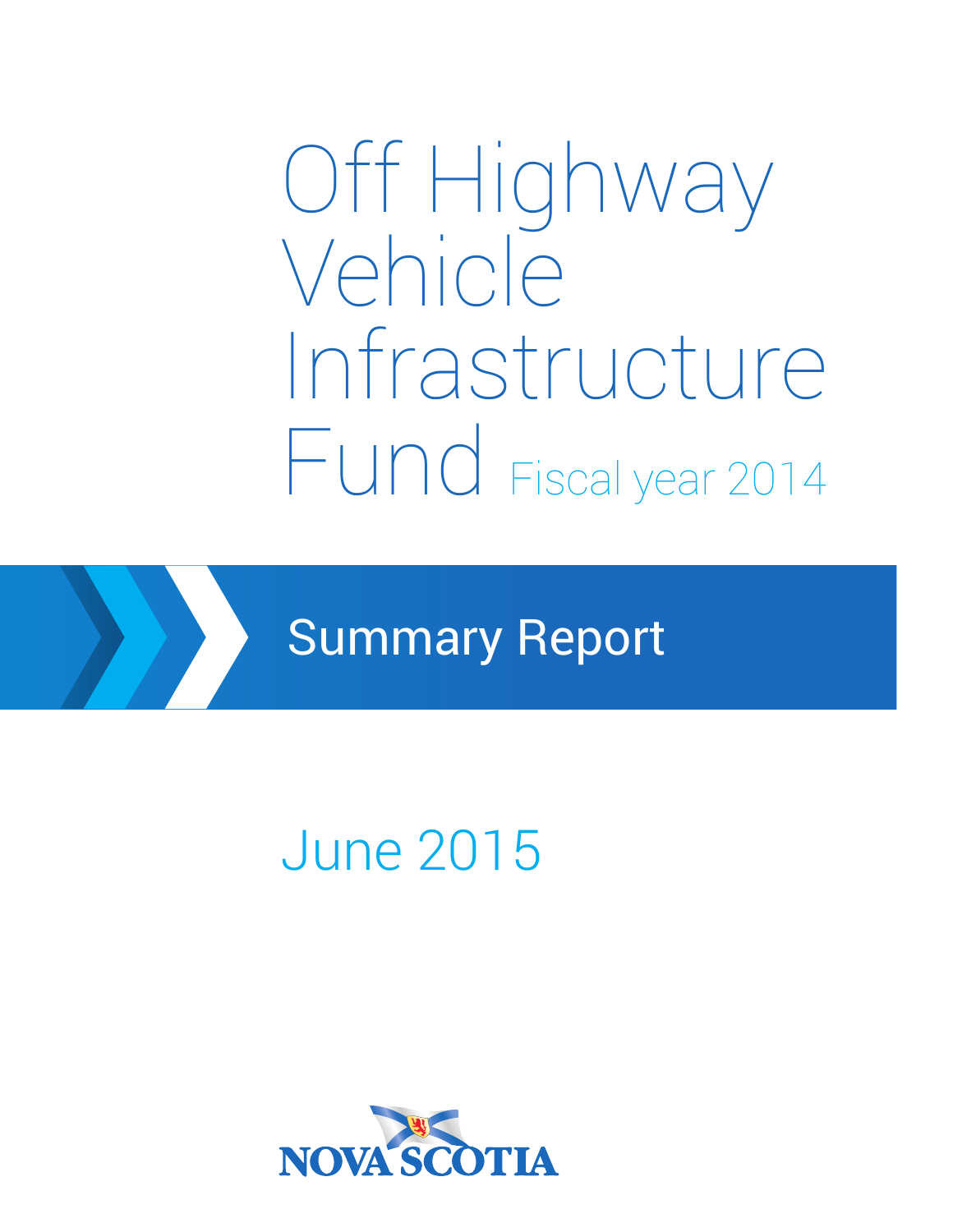### Introduction

The Off-highway Vehicle Infrastructure Fund (the Fund) was established as a result of recommendations of the Voluntary Planning Task Force on Off Highway Vehicles in response to public concerns over the impact off highway vehicle use in the Province. The fund is managed through the OHVIF Committee which reports to the Minister of Natural Resources (the Minister). Funds are distributed in the form of grants to the OHV trail user community, supporting the intent of the OHV ACT by developing and improving the usability, sustainability, and safety of riding opportunities in the province.

This report contains activities from the Off Highway Vehicle Infrastructure Fund (OHVIF) for fiscal year 2014/15 and is intended to be an extension of the document entitled "Summary Report Off-Highway Vehicle Infrastructure Fund 2006-2013". http://novascotia.ca/natr/ohv/pdf/OHV-Funding-Summary.pdf

### Disclaimer

This report has been compiled for information purposes only and should be considered DRAFT in nature. The Province of Nova Scotia publishes, on an annual basis, official financial statements for this fund at http://www.novascotia.ca/finance/en/home/publications/ publicaccounts.aspx

### Income

The Off highway Vehicle Infrastructure Fund is a Special Purpose Fund as prescribed by the Province's Finance Act. Funds are collected by government from OHV users for a specific purpose. It consists of money acquired by agreement, gift, donation, bequest or contribution; income accruing to the fund; and penalties received by Her Majesty in the right of the Province pursuant to the Off Highway Vehicles Act.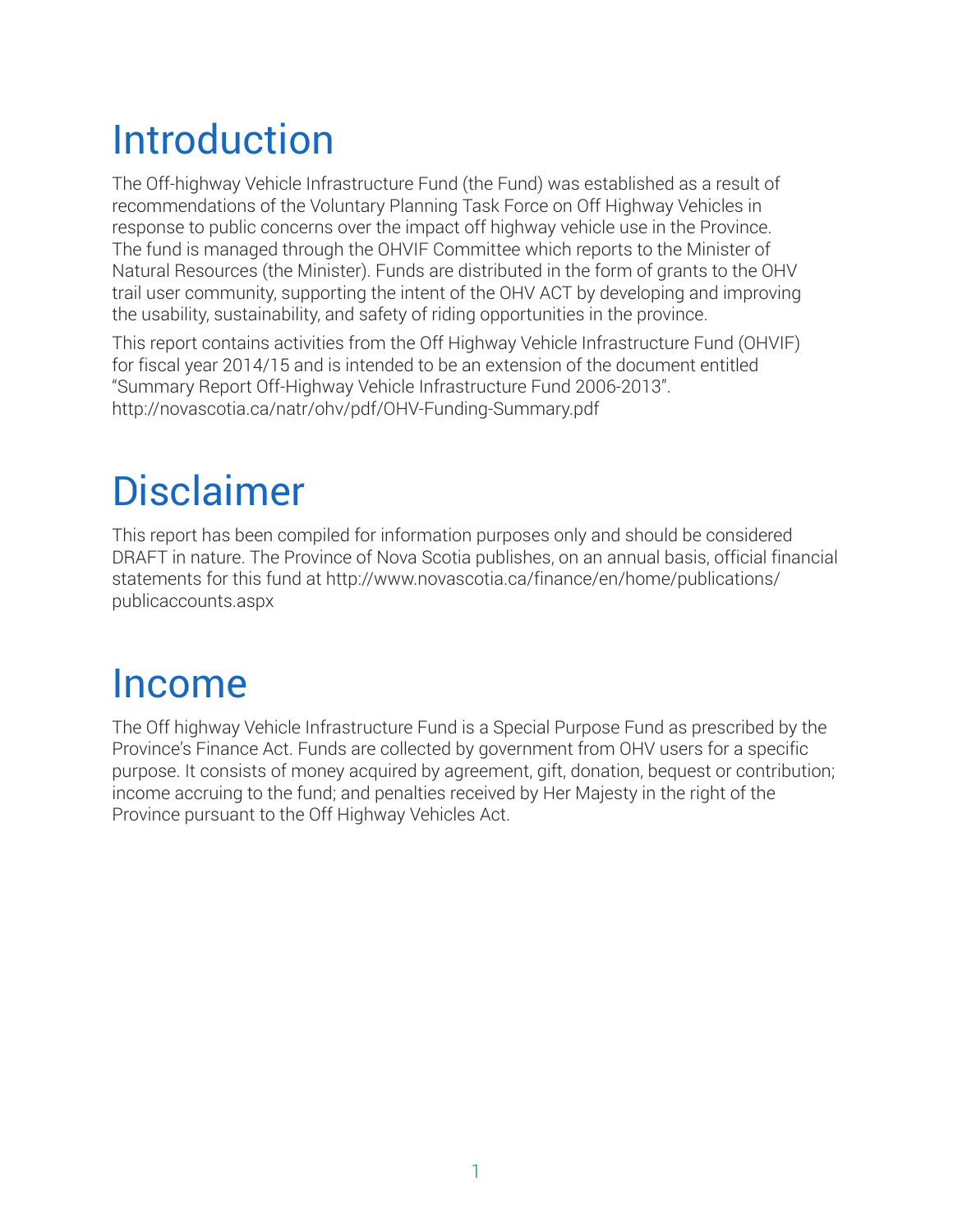### Income

The Off highway Vehicle Infrastructure Fund is a Special Purpose Fund as prescribed by the Province's Finance Act. Funds are collected by government from OHV users for a specific purpose. It consists of money acquired by agreement, gift, donation, bequest or contribution; income accruing to the fund; and penalties received by Her Majesty in the right of the Province pursuant to the Off Highway Vehicles Act.

|                      | 2010   | 2011   | 2012           | 2013           | 2014           | +/- prior year | Average |
|----------------------|--------|--------|----------------|----------------|----------------|----------------|---------|
| <b>4 Wheel Drive</b> | 146    | 146    | 171            | 152            | 196            | 44             | 162     |
| <b>6 Wheel</b>       | 12     | 16     | 12             | 13             | 16             | 3              | 14      |
| 8 Wheel              | 5      | 8      | $\overline{4}$ | $\overline{7}$ | $\overline{4}$ | $-3$           | 6       |
| Argo 8 Wheel         | 45     | 39     | 50             | 33             | 34             |                | 40      |
| <b>ATV 3 Wheels</b>  | 388    | 368    | 329            | 280            | 256            | $-24$          | 324     |
| <b>ATV 4 Wheels</b>  | 27,082 | 26,831 | 27,802         | 29,275         | 30,759         | 1,484          | 28,350  |
| <b>ATV 6 Wheels</b>  | 86     | 83     | 80             | 80             | 78             | $-2$           | 81      |
| <b>Dune Buggy</b>    | 30     | 28     | 26             | 27             | 25             | $-2$           | 27      |
| <b>Mini Bike</b>     | 56     | 59     | 55             | 57             | 48             | $-9$           | 55      |
| <b>Motorcycle</b>    | 684    | 662    | 608            | 591            | 553            | $-38$          | 620     |
| <b>Multi-purpose</b> | 62     | 80     | 119            | 97             | 122            | 25             | 96      |
| <b>Snow Vehicle</b>  | 7,394  | 8,132  | 6,266          | 7,822          | 6220           | $-1,602$       | 7,167   |
| Total per year       | 35,990 | 36,452 | 35,522         | 38,434         | 38,311         | $-123$         | 36,942  |

#### **Count of OHV registration for calendar years 2010–2014**

#### **Summary of Income to OHVIF fiscal years ending on March 31, 2015**

|                          | 2015           | 2014           | 2013           |
|--------------------------|----------------|----------------|----------------|
| <b>OHV Contributions</b> | \$1,466,705.00 | \$1,448,607.00 | \$1,238,795.00 |
| Interest/Invest          | \$6,839.00     | \$5,790.00     | \$6,520.00     |
| <b>Other Revenue</b>     |                |                |                |
| <b>Total</b>             | \$1,473,544.00 | \$1,454,397.00 | \$1,245,315.00 |

Previous years data found in Summary Report Off Highway Vehicle Infrastructure Fund 2006–2013. http://novascotia.ca/natr/ohv/pdf/OHV-Funding-Summary.pdf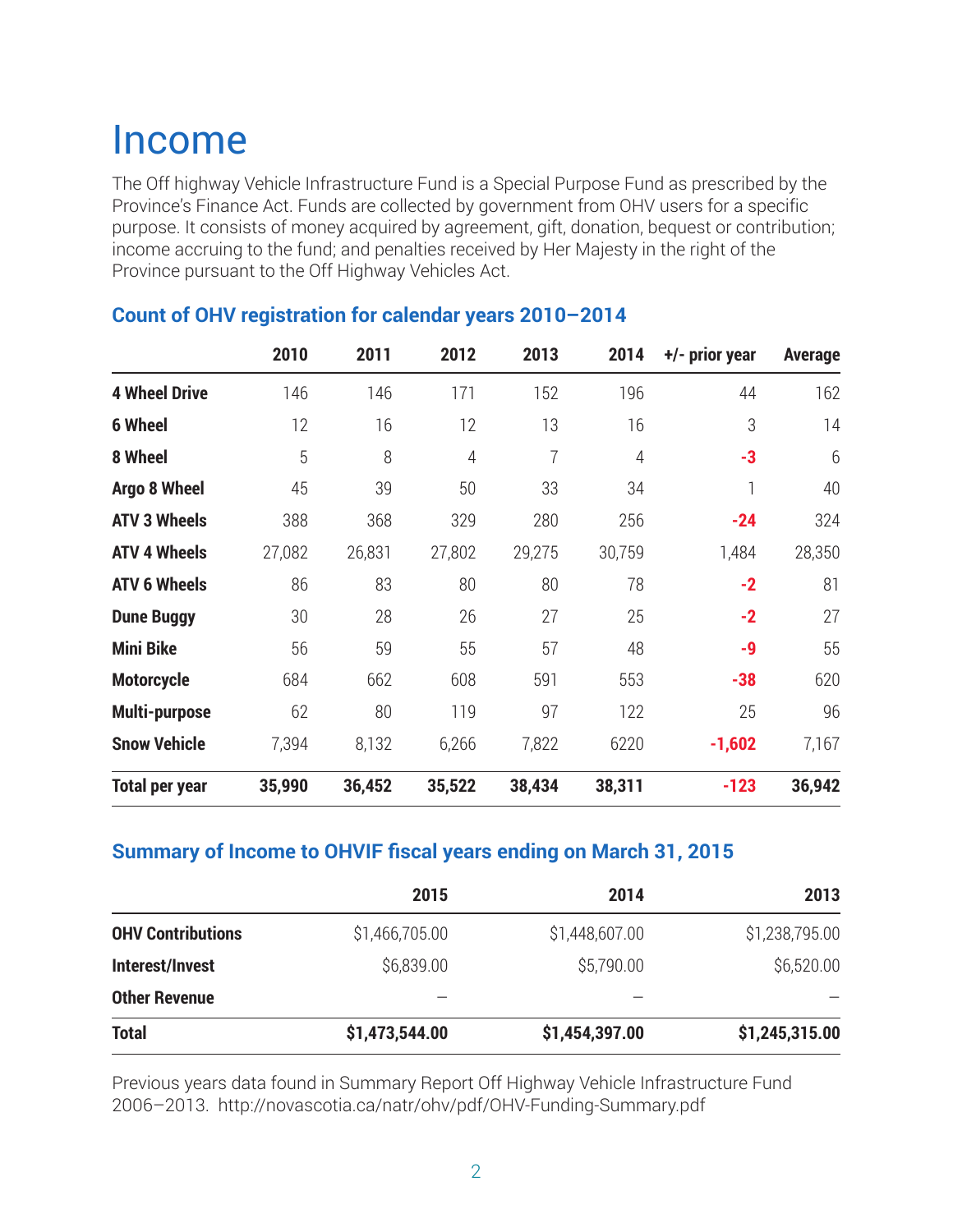### **Disbursements**

The OHV Infrastructure Fund is managed in part through a Committee drawn from both nongovernment and government stakeholders and reports to the Minister of Natural Resources.

Funds are distributed in the form of grants to the OHV trail user community to support:

- Core Funding for recognized provincial off-highway vehicle organizations;
- Special Projects
- Trails sustainable development and maintenance of OHV trails;
	- i. Emergency Funding
	- ii. Small Projects
	- iii. Infrastructure projects

A comprehensive description of funding criteria and eligibility is available on the DNR website at http://wwwgov.ns.ca/natr/ohv/fund.asp

#### **Core Funding**

The recognized provincial OHV associations; Snowmobile Association of Nova Scotia (SANS), All-Terrain Vehicle Association of Nova Scotia (ATVANS), and Nova Scotia Off-Road Riders Association (NSORRA) contribute by addressing injury prevention, creating riding opportunities and building organizational capacity. Core funding supports the operation and administration of those organization. Core funding decisions are the purview of the Minister and will be considered based upon advice from the OHV organizations and in consultation with DNR staff and the OHVIF Committee. Recommendations respecting the disbursement of core funding among the three OHV organizations are made to the Minister of Natural Resources based upon advice from the Presidents and executive of the three OHV organizations.

|               | 2014    | 2013    | 2012    | 2011    | 2010    | 2009    | 2008    | <b>Totals</b> |
|---------------|---------|---------|---------|---------|---------|---------|---------|---------------|
| <b>SANS</b>   | 107,000 | 97,000  | 118,000 | 92,855  | 100,000 | 100,000 | 50,000  | 664,855       |
| <b>ATVANS</b> | 163,000 | 133,000 | 168,000 | 161,265 | 120,000 | 120,000 | 130,000 | 995,265       |
| <b>NSORRA</b> | 55,000  | 57,000  | 64,000  | 70,850  | 50,000  | 50,000  | 50,000  | 396,850       |
| <b>Total</b>  | 325,000 | 287,000 | 350,000 | 324,970 | 270,000 | 270,000 | 230,000 | 2,056,970     |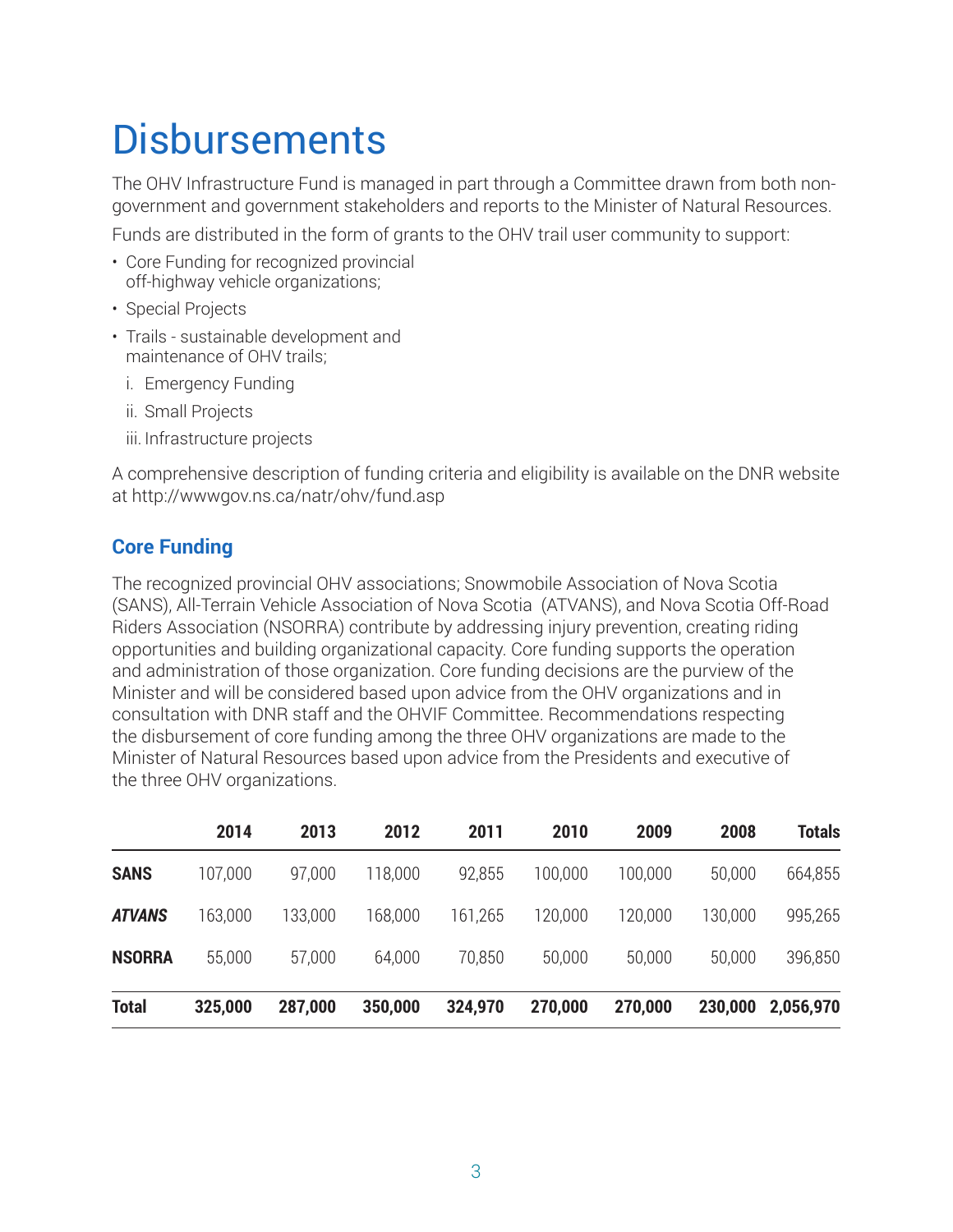#### **Emergency Funding**

An annual emergency fund in is set aside each year to help groups cope with the expenses resulting from damage from blow down, washouts, infrastructure failure or other unforeseen conditions that occur outside the normal time frame for grant applications.

| <b>Applicant</b>                                            | <b>Description</b>                                                                                                                                                                        | <b>Approved Amount</b> |
|-------------------------------------------------------------|-------------------------------------------------------------------------------------------------------------------------------------------------------------------------------------------|------------------------|
| <b>Cumberland County</b><br>Snowmobile Club                 | bridge replacement                                                                                                                                                                        | \$10,350.00            |
| Celidh Coast<br>Trail Association                           | engineers study $-$ bridge design                                                                                                                                                         | \$3,025.00             |
| <b>Fundy Trail</b><br>Snowmobile Club                       | replace culvert and repair washouts                                                                                                                                                       | \$17,250.00            |
| Annapolis Valley<br><b>Ridge Runners</b><br>Snowmobile Club | Emergency Funding $-$ repair and decking of an existing 40 foot<br>bridge on main corridor trails that link the communities of<br>Coldbrook, Berwick, New Ross, Windsor, and New Germany. | \$3,900.00             |
| <b>Inverness County</b><br><b>Trails Federation</b>         | replace washed out large culvert                                                                                                                                                          | \$11,700.00            |
| South Shore<br>Annapolis Valley                             | replace and fix washed out culverts                                                                                                                                                       | \$8,230.95             |
| Municipality of Chester                                     | repair washed out sections of trail, ditching.                                                                                                                                            | \$4,500.00             |
| <b>Total</b>                                                |                                                                                                                                                                                           | \$58,955.95            |

#### **Emergency Funds disbursed in 2014–2015**

#### **Special Projects**

Special Project Funding is designed to address Off Highway Vehicle (OHV) related projects which are not eligible for funding through the existing infrastructure grant program. The project is to be non-trail related and not part of the organizations core operations. In fiscal year 2014–2015 one Special project was funded.

| <b>Applicant</b> | <b>Description</b>                              | <b>Approved Amount</b> |
|------------------|-------------------------------------------------|------------------------|
| <b>NSORRA</b>    | purchase youth safety training/riding equipment | \$2,000.00             |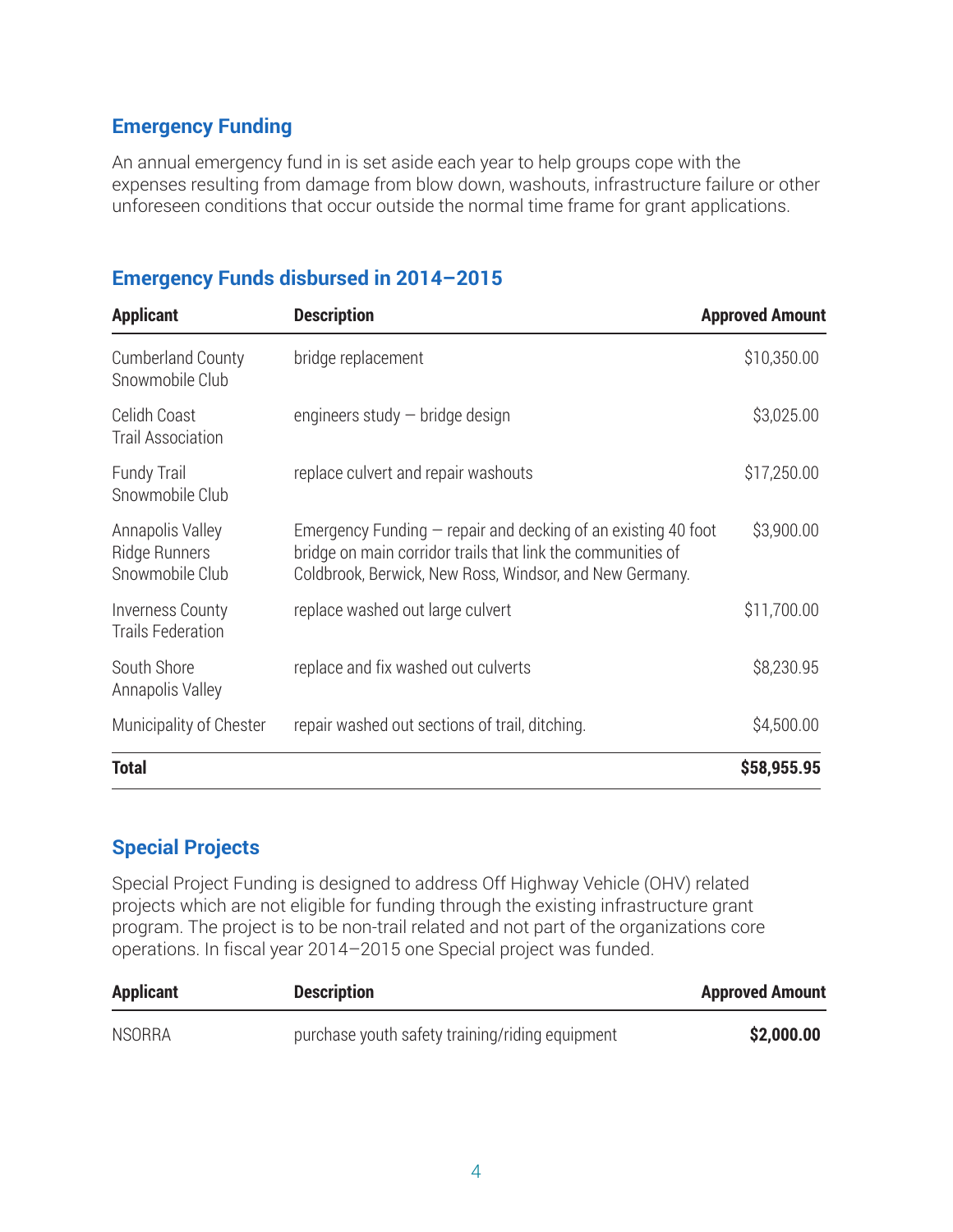#### **Small Project Grants**

The small grants fund is a portion of the OHV Trails fund assigned to SANS and ATVANS to manage small projects (less than \$5,000). Each organization was provided with an initial grant of \$50,000 which is topped up annually based upon reportable disbursements within the previous year. Beginning in fiscal 2015, SANS and ATVANS small grant program will be increased to \$75,000 annually.

| <b>Applicant</b>           | <b>Description</b>                                                     | <b>Total Project Value</b> | <b>Approved</b> |
|----------------------------|------------------------------------------------------------------------|----------------------------|-----------------|
| Chignecto ATV Club         | Trail reroute around blueberry<br>fields and cemetery                  | \$10,216.00                | \$5,000.00      |
| Ocean Lake Riders ATV Club | Washout Repair                                                         | \$6,218.93                 | \$3,100.00      |
| Sunrise Trails ATV Club    | Finish Purdy Rd, seeding<br>and surfacing                              | \$6,483.75                 | \$3,000.00      |
| Cobequid OHV Club          | <b>Washout Repairs</b>                                                 | \$5,900.00                 | \$2,950.00      |
| Chignecto ATV Club         | Bridge washout repairs                                                 | \$16,500.00                | \$3,750.00      |
| Beaverbank ATV Club        | Service access trail repairs and<br>upgrades (leads to gas)            | \$14,198.46                | \$4,950.00      |
| Isle Royal ATV Club        | Waterhole and drainage repairs                                         | \$11,755.00                | \$5,000.00      |
| Pictou County ATV Club     | Trail reroute to avoid highway travel                                  | \$15,458.08                | \$5,000.00      |
| Isle Madame ATV Riders     | Maintenance, and general repairs,<br>trail widening on hill for safety | \$11,533.75                | \$5,000.00      |
| Sunrise Trails ATV Club    | Gate, culverts and surfacing from<br>Pugwash Spur to Pugwash Connector | \$11,460.00                | \$5,000.00      |
| Digby County ATV Club      | Culvert and repairs to Digby Bypass Trail                              | \$5,363.00                 | \$2,250.00      |
| Fundy ATVenturers          | Trail remediation along Bloise field                                   | \$13,130.00                | \$5,000.00      |
| <b>Total</b>               |                                                                        | \$128,216.97               | \$50,000.00     |

#### **ATVANS Small Project Grants 2014**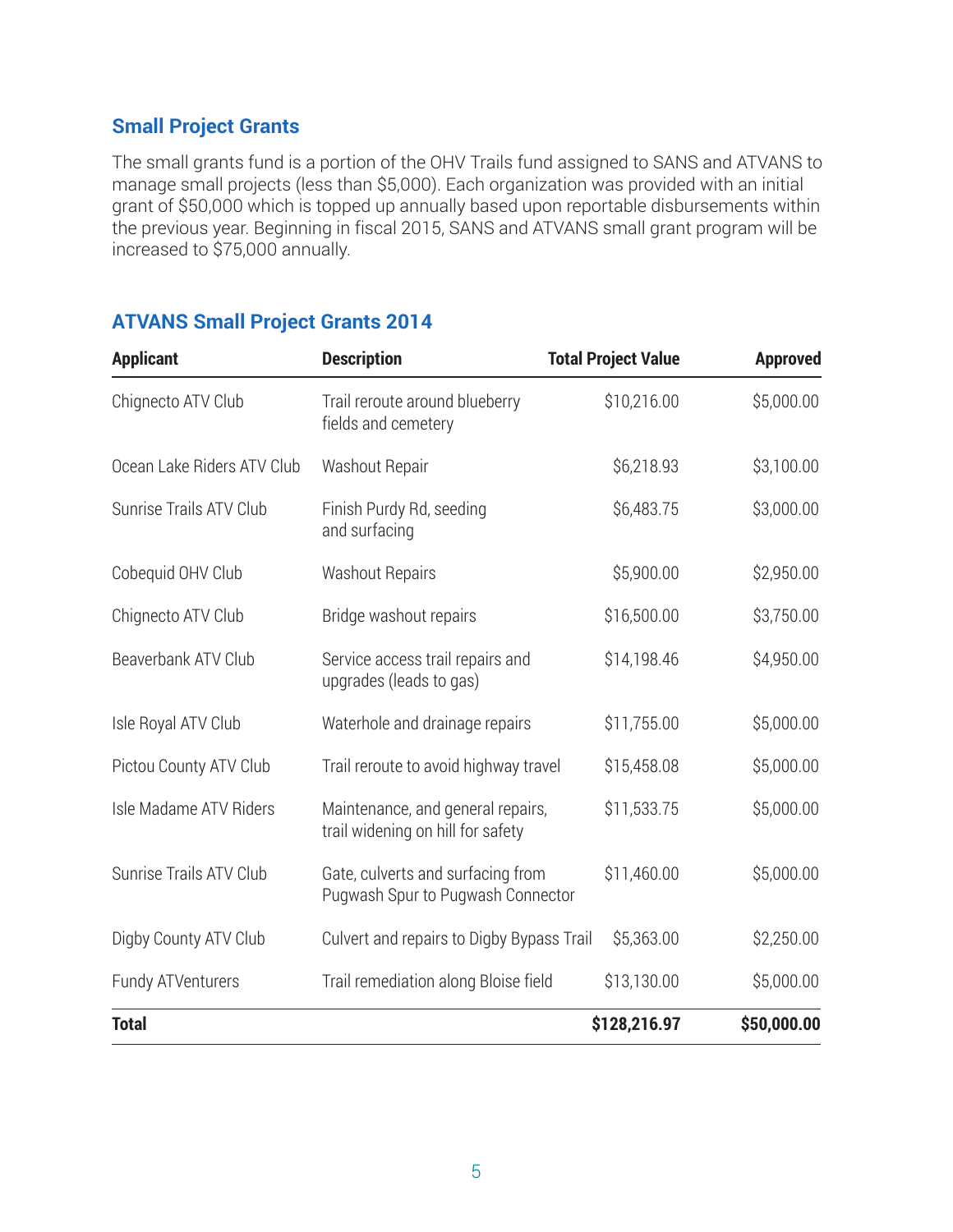| <b>Applicant</b> | <b>Description</b>                                                                                                                       | <b>Total Project Value</b> |             |  |
|------------------|------------------------------------------------------------------------------------------------------------------------------------------|----------------------------|-------------|--|
| Dalhousie        | Replace decking on bridge on Campbell Hill<br>Trail 551. Also, upgrade the trail on either<br>side of the bridge with fill and ditching. | \$9,780.00                 | \$4,890.00  |  |
| Crossburn        | To excavate 3 rough sections of trails 101,<br>50 & 52, including the installation of culverts.                                          | \$11,820.50                | \$5,000.00  |  |
| Cape Clear       | To clear overhanging trees & debris from<br>trails to permit grooming during heavy<br>snow conditions on Trail 104.                      | \$12,075.00                | \$5,000.00  |  |
| Chignecto        | Repair Poplar Rd bridge as per NSE instructions.                                                                                         | \$16,500.00                | \$3,750.00  |  |
| Margaree         | Replace decking on 25' bridge in Margaree Centre.                                                                                        | \$4,769.97                 | \$2,890.00  |  |
| Cumberland       | Ship Railway trail repair, reclaim 3 km of trail,<br>brush cutting, repair and level trail bed,<br>fill in water holes.                  | \$15,000.00                | \$5,000.00  |  |
| Crowdis          | On trail 710, ditching build up trail, install culverts<br>and cut brush.                                                                | \$4,726.00                 | \$2,363.00  |  |
| North Shore      | Sign & Post replacement 177 signs and 125 posts<br>and hardware.                                                                         | \$8,528.34                 | \$2,293.60  |  |
| <b>AVRR</b>      | Replacement and additional signage.                                                                                                      | \$4,817.43                 | \$2,324.40  |  |
| <b>DMSC</b>      | Trail Sign Posts for SANS Member Clubs Joint<br>with Cape Clear, Crossburn, Driftclimbers<br>& Hants SnoDusters.                         | \$15,598.50                | \$5,000.00  |  |
| <b>SLTGA</b>     | Trail Sign Posts for SANS Member Clubs joint<br>with Route 6, Cumberland, Chignecto & Fundy.                                             | \$15,598.50                | \$5,000.00  |  |
| Cumberland       | Vegetation Control on CN junction at Springhill<br>on Trail #104.                                                                        | \$3,103.19                 | \$1,550.00  |  |
| Alpine           | Install large culvert and several smaller culverts<br>to the 105 trail.                                                                  | \$12,043.95                | \$3,140.00  |  |
| <b>Total</b>     |                                                                                                                                          |                            | \$48,201.00 |  |

#### **SANS Small Project Grants 2014**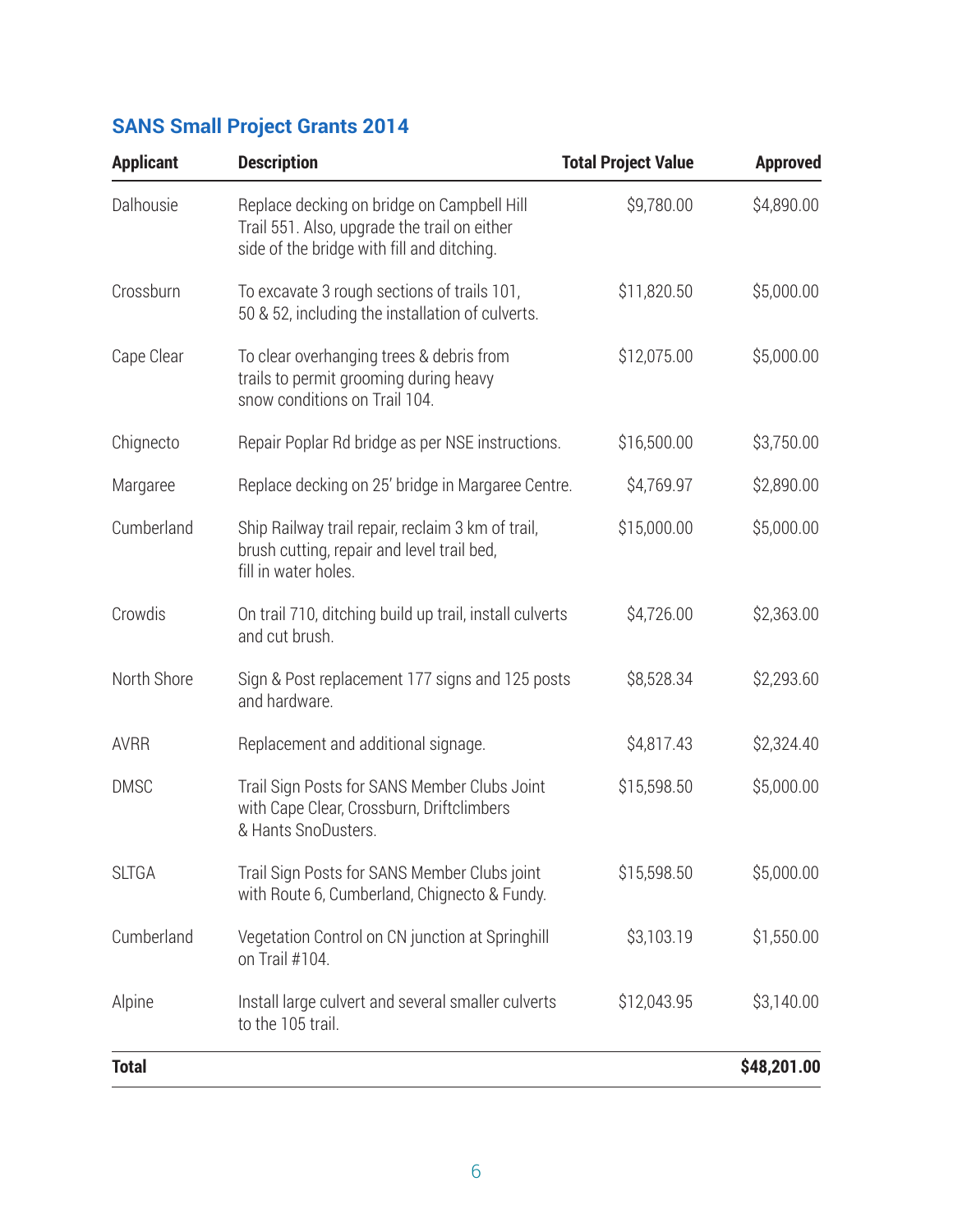#### **Off Highway Vehicle Infrastructure Fund (Trails)**

Monies are distributed to projects based on project fit to the fund's goals and principles. Monies are awarded on a 50% contribution to overall value of the project and provided as a grant. In fiscal year 2014, fifty trail projects where approved, totaling **\$882, 670.30.**

| <b>File Number</b> | <b>Description</b>                            | <b>Approved Amount</b> |
|--------------------|-----------------------------------------------|------------------------|
| 2013-12-06-001     | Queens Rails to Trails Association            | \$19,000.00            |
| 2013-12-06-002     | East Richmond ATV Riders                      | \$28,500.00            |
| 2013-12-06-003     | Woodland Multi-Use Trail Association          | \$5,700.00             |
| 2013-12-06-004     | Municipality of the District of Shelburne     | \$18,900.00            |
| 2013-12-06-005     | Isle Madame ATV Riders Association            | \$21,000.00            |
| 2013-12-06-006     | Marconi Trail Blazers ATV Club                | \$6,650.00             |
| 2013-12-06-007     | Isle Royale ATV Club                          | \$6,650.00             |
| 2013-12-06-008     | Chignecto Glooscap Snowmobile Association     | \$7,525.00             |
| 2013-12-06-009     | Municipality of Chester                       | \$21,000.00            |
| 2013-12-06-010     | Woodland Multi-Use Trail Association          | \$24,500.00            |
| 2013-12-06-011     | <b>Bull Run Trail Association</b>             | \$10,500.00            |
| 2013-12-06-012     | Dalhousie Mountain Snowmobile Club            | \$14,700.00            |
| 2013-12-06-013     | Judique Flyer Trail Association               | \$47,500.00            |
| 2013-12-06-014     | St. Mary's Trail Association                  | \$4,598.79             |
| 2013-12-06-015     | Yarmouth County Trail Development Association | \$9,025.00             |
| 2013-12-06-017     | Cumberland Snowmobile Club                    | \$11,067.50            |
| 2013-12-06-018     | Safety Minded ATV Association                 | \$47,500.00            |
| 2013-12-06-020     | Queens County ATV Association                 | \$47,500.00            |
| 2013-12-06-021     | South Shore Annapolis Valley                  | \$17,500.00            |
| 2013-12-06-022     | LaHave River Trail Association                | \$3,087.50             |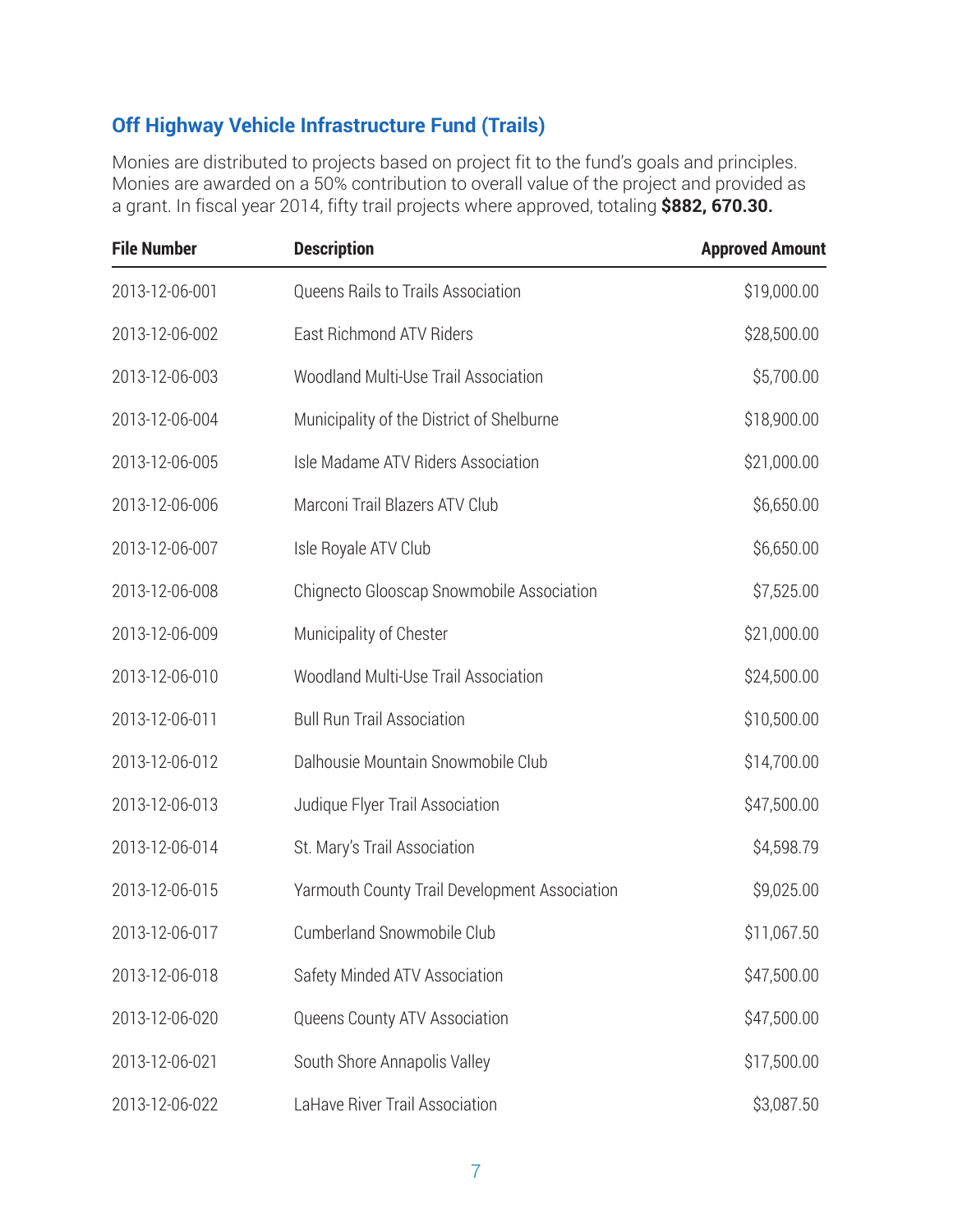| <b>File Number</b> | <b>Description</b>                         | <b>Approved Amount</b> |
|--------------------|--------------------------------------------|------------------------|
| 2013-12-06-023     | Dynamite Trail Association                 | \$9,450.00             |
| 2013-12-06-024     | <b>Adventure Trail Association</b>         | \$10,500.00            |
| 2013-12-06-025     | Nova Scotia Off Road Riders Association    | \$10,500.00            |
| 2013-12-06-026     | Nova Scotia Off Road Riders Association    | \$7,600.00             |
| 2013-12-06-027     | Nova Scotia Off Road Riders Association    | \$12,350.00            |
| 2013-12-06-028     | Nova Scotia Off Road Riders Association    | \$3,182.50             |
| 2013-12-06-029     | Nova Scotia Off Road Riders Association    | \$950.00               |
| 2013-12-06-030     | <b>Inverness County Trails Federation</b>  | \$21,660.00            |
| 2013-12-06-031     | Cobequid Off Highway Vehicle Club          | \$34,437.50            |
| 2013-12-06-032     | Nova Scotia Off Road Riders Association    | \$3,087.50             |
| 2013-12-06-033     | Driftclimbers Snowmobile Club              | \$35,000.00            |
| 2013-12-06-035     | Beaver Bank ATV Club                       | \$5,462.50             |
| 2013-12-06-036     | Kings County Trail Society                 | \$28,000.00            |
| 2013-12-06-037     | Town of Berwick                            | \$6,300.00             |
| 2013-12-06-038     | Annapolis County Trails Society            | \$31,500.00            |
| 2013-12-06-039     | Bear River Sissiboo Trails Association     | \$4,528.72             |
| 2013-12-06-040     | ATV Association of Nova Scotia             | \$47,500.00            |
| 2013-12-06-041     | Annapolis Valley Ridge Runners             | \$10,323.00            |
| 2013-12-06-042     | Sutherlands Lake Trail Groomer Association | \$29,925.00            |
| 2013-12-06-043     | Sunrise Trails ATV Club                    | \$8,400.00             |
| 2013-12-06-044     | Oxford and Area Trails Association         | \$14,250.00            |
| 2013-12-06-045     | Route Six Snowmobile Club                  | \$14,250.00            |
| 2013-12-06-046     | North Shore Snowmobile Club                | \$8,312.50             |